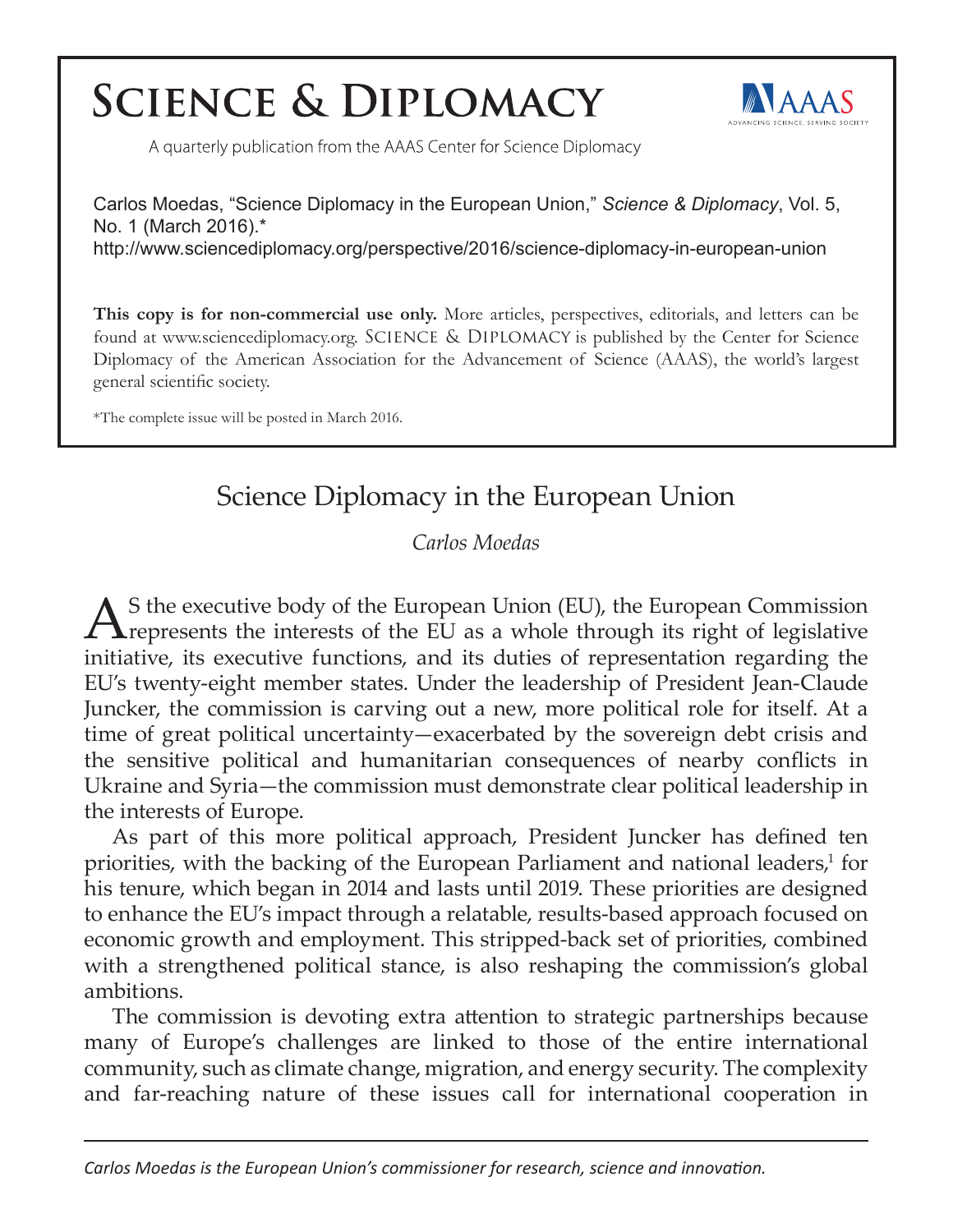often highly politicized and culturally sensitive areas where science, policy, and politics meet. In particular, the commission's *Europe as a global actor* priority aims for stronger common foreign policy in light of current events in Ukraine and the Middle East.<sup>2</sup>

Scientific cooperation has an indisputable role in effective European neighborhood policy, international relations, and development policy. Therefore, as commissioner for research, science, and innovation, I want to see the EU play an increasingly active and visible role in international science diplomacy. This can be achieved, namely, by using the universal language of science to maintain open channels of communication in the absence of other viable foreign policy approaches, ensuring the EU maintains its presence at the highest level of international scientific endeavor, and ensuring the EU has access to research performed outside Europe.

#### **Science Diplomacy in Europe: A History of Peace, Practicality, and Ambition**

Europe is no stranger to science diplomacy. Across the continent, beginning in the 1950s, countries sought peace and recovery from the turmoil of the Second World War. Many eminent scientists had left Western Europe after the war to pursue their careers elsewhere, making many national projects unfeasible.<sup>3</sup> Prompted by this vacuum and preceding even the Treaty of Rome, a small group of determined scientists began calling for cooperation among Europe's scientific communities.4

In 1954, CERN, the European Organization for Nuclear Research was formed by twelve European countries, including Germany and Italy.<sup>5</sup> These twelve nations signed on to promote the unifying power of science, both ideologically and pragmatically—bringing scientists together from countries that had been at war less than a decade previously, while sharing the increasing costs at the frontiers of nuclear physics research. Thus, modern science diplomacy among European nations was born out of both shared aspirations and practical necessity.

As time went on, increasingly complex developments in particle physics meant that CERN's research collaboration and human resources had to extend far beyond the original European club.<sup>6</sup> By the 1990s, CERN was pulling in talent from all over the world to work on the continent's Large Hadron Collider and its particledetection experiments, A Toroidal LHC ApparatuS, Compact Muon Solenoid, A Large Ion Collider Experiment, and Large Hadron Collider beauty experiment. When it achieved its first beam in 2008, more than ten thousand people from a hundred countries had worked to design and build the Large Hadron Collider.<sup>7</sup> The elusive Higgs particle was discovered just four years later.

As a hub of some of the most exciting frontier research in particle physics, CERN has become a focal point for the world's top scientists while also keeping Europe's signature research infrastructure in the mainstream-media spotlight.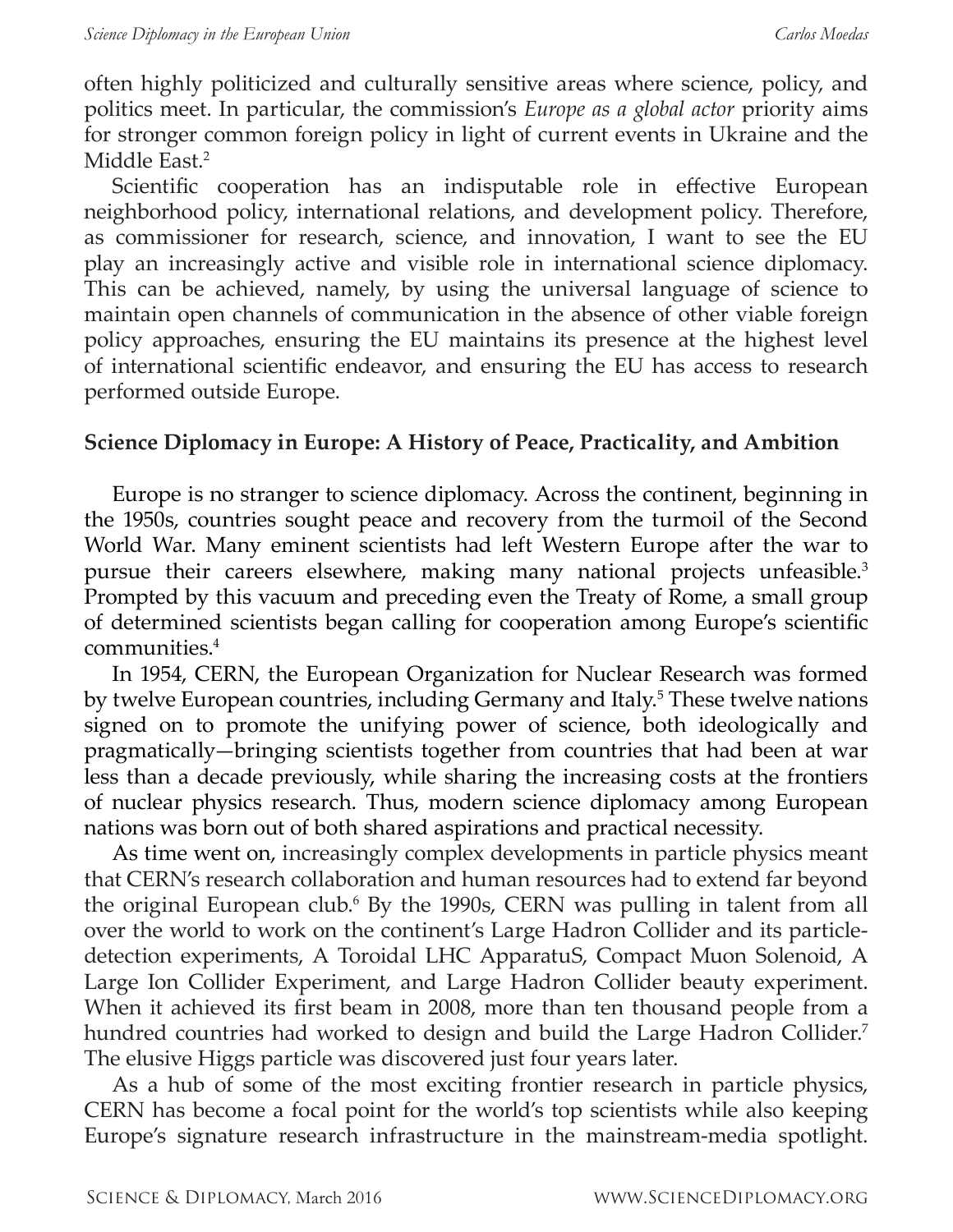Both scientifically and politically, CERN's influence has become global. It provides a blueprint for regions with similar ambitions, such as the Middle East, where in Jordan the Synchrotron-Light for Experimental Science and Applications in the Middle East (SESAME) is currently under construction and bringing together scientists from across the region. The EU was unanimously granted observer status at SESAME in 2015, something I was keen to achieve to ensure Europe has a seat at the table in this unprecedented regional cooperative effort for science.<sup>8</sup>

Of course, CERN is not the only example of Europeans successfully engaging in transnational scientific collaboration. In 1962, ten European countries signed the convention establishing the European Space Research Organisation at the initiative of a small group of scientists, including the French and Italian physicists Pierre Auger and Edoardo Amaldi, both of whom had helped establish CERN.9

Today's European Space Agency (ESA), the continent's independent space organization, is responsible for spacecraft in orbit, European astronauts, Earth observations, and space science efforts including the Rosetta mission, which in 2014 made the ESA the world's first space agency to put a lander on a comet. The ESA plays a very important, if not overtly diplomatic, role in working with China to develop human spaceflight ventures and satellite collaborations.<sup>10</sup> As a result, the ESA has become an important go-between for the Chinese and U.S. space agencies.11 The European Southern Observatory (ESO) has contributed to relations with Latin America. In 1996, for example, the ESO signed an agreement giving Chile's astronomical community preferential access to observing time on ESO telescopes.<sup>12</sup>

I want the EU to take inspiration from our continent's modern history of science diplomacy, which has helped unite the European scientific community and boost European scientific excellence as well as intra-European and international relations. Pooling talent and resources has not only ensured the progress of European scientific endeavor through organizations such as CERN and the ESA, it has also led to more nuanced intercultural dialogue and political influence with the EU's international partners, bringing us to the question: how is the EU using this influence?

#### **Science Diplomacy as a Natural Extension of European Values**

The dawn of the information age brought new opportunities for European scientists, highlighted by the invention of the World Wide Web at CERN. Ideas were spreading faster and across borders, and socioeconomic changes such as the expansion of low-cost air travel, the adoption of the euro by several EU member states, and the popularity of student EU-mobility programs such as Erasmus all meant that Europeans—including scientists, researchers, and innovators—saw their horizons widen.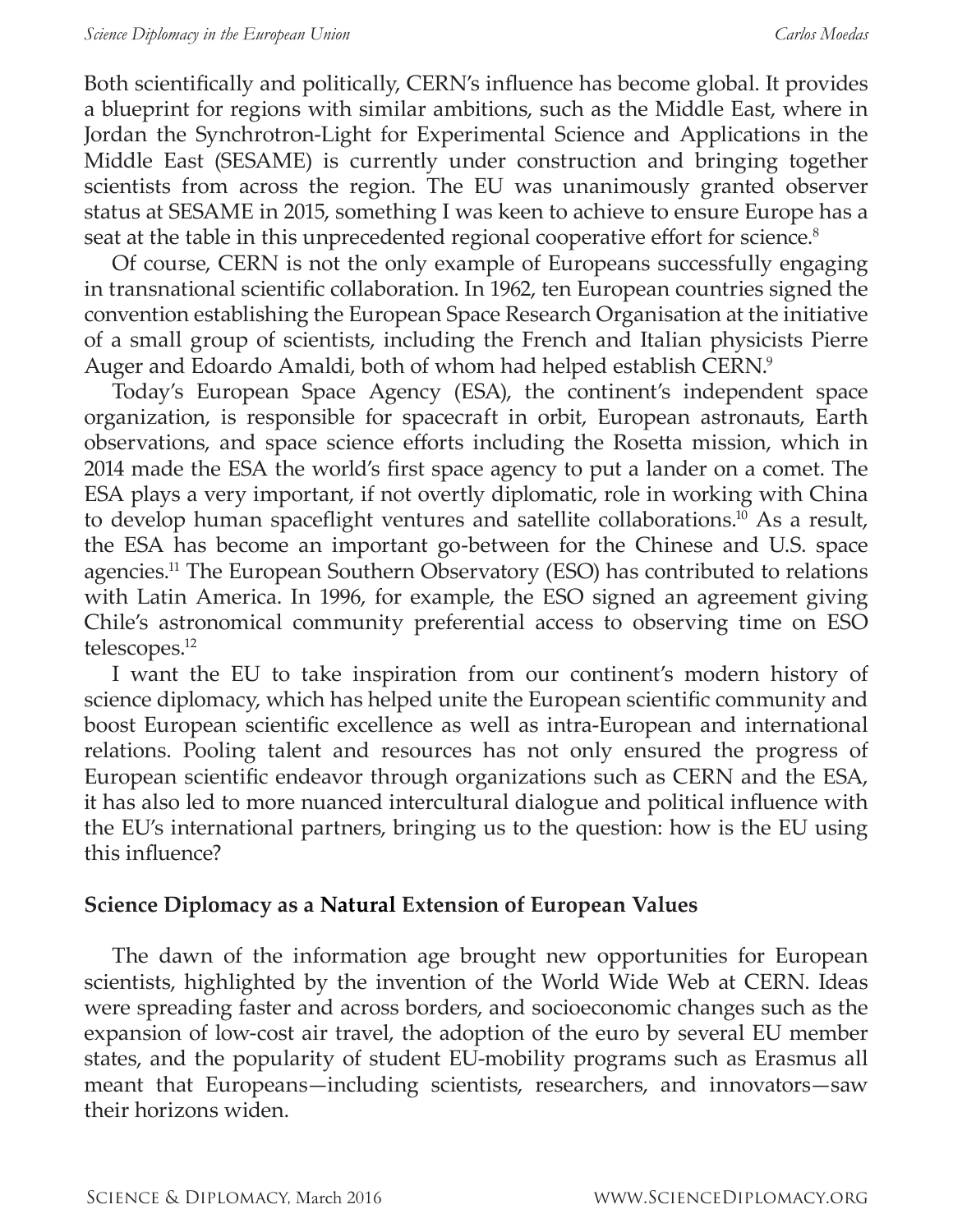EU policy makers were listening to the scientific community's ambitions and began concentrating on turning European research into a global brand for excellence: a brand that would attract talent from all over the world and act as an incentive for investment in an internal market for knowledge. Since 2007, the European Research Council (ERC) has been an integral part of that brand, supporting frontier research through grant funding with an outward-looking approach.

The ERC currently has seven "implementing arrangements" signed under the main science, technology, and innovation agreements that exist between the EU and partner countries including Japan, China, and South Africa. These arrangements provide opportunities for early-career scientists to temporarily join a research team run by an ERC grantee in Europe. The ERC provides grants as part of Horizon 2020, encompassing the latest EU research funding programs, which have the world's highest international research budget at around €80 billion.

In 2009, with a renewed mandate after the ratification of the Treaty of Lisbon, the EU looked to put public resources into areas for the continent's economic and social benefit. The creation of a European Research Area (ERA) was mentioned expressly in the treaty, $13$  an idea popular among scientists and one that had drawn interest in the late 1990s from key EU policy makers, such as former EU Commissioner for Research Philippe Busquin.14

Initially, efforts to create the ERA were intended to restructure European research by "improving the coordination of national research activities."15 But by 2012, a clear intention had emerged to develop a "unified research area open to the world…to collectively address grand challenges,"16 such as population aging, energy security, mobility, and environmental degradation $17$ —in line with the EU's commitment to the United Nations Millennium Development goals.<sup>18</sup>

Europe's ambitions for better-integrated research have become increasingly intertwined with the priorities of the international community. With the Treaty of Lisbon, the EU had been making efforts to get its own house in order, improving its research ecosystem to keep European science cutting-edge and competitive, but the information age has also broadened our horizons. Having created the ERA, Europe was ready to embrace global science for a cause beyond its borders, more openly and more strategically than before. We increased our budgets for European research and opened more and more funding programs to international partners.

In the first year of my tenure, we announced our ambition to create a Common Research Area for the EU, Latin America, and the Caribbean. Together, the EU and the Community of Latin American and Caribbean States (CELAC) represent sixtyone states, about one-third of UN members, and more than one billion citizens.19 Europe, Latin America, and the Caribbean already share an interest in cooperating on important areas such as health research, renewable energies, the bio-economy, marine sciences, and sustainable urbanization, and therefore engage in common research projects and reciprocal funding arrangements. Recently, the ERC extended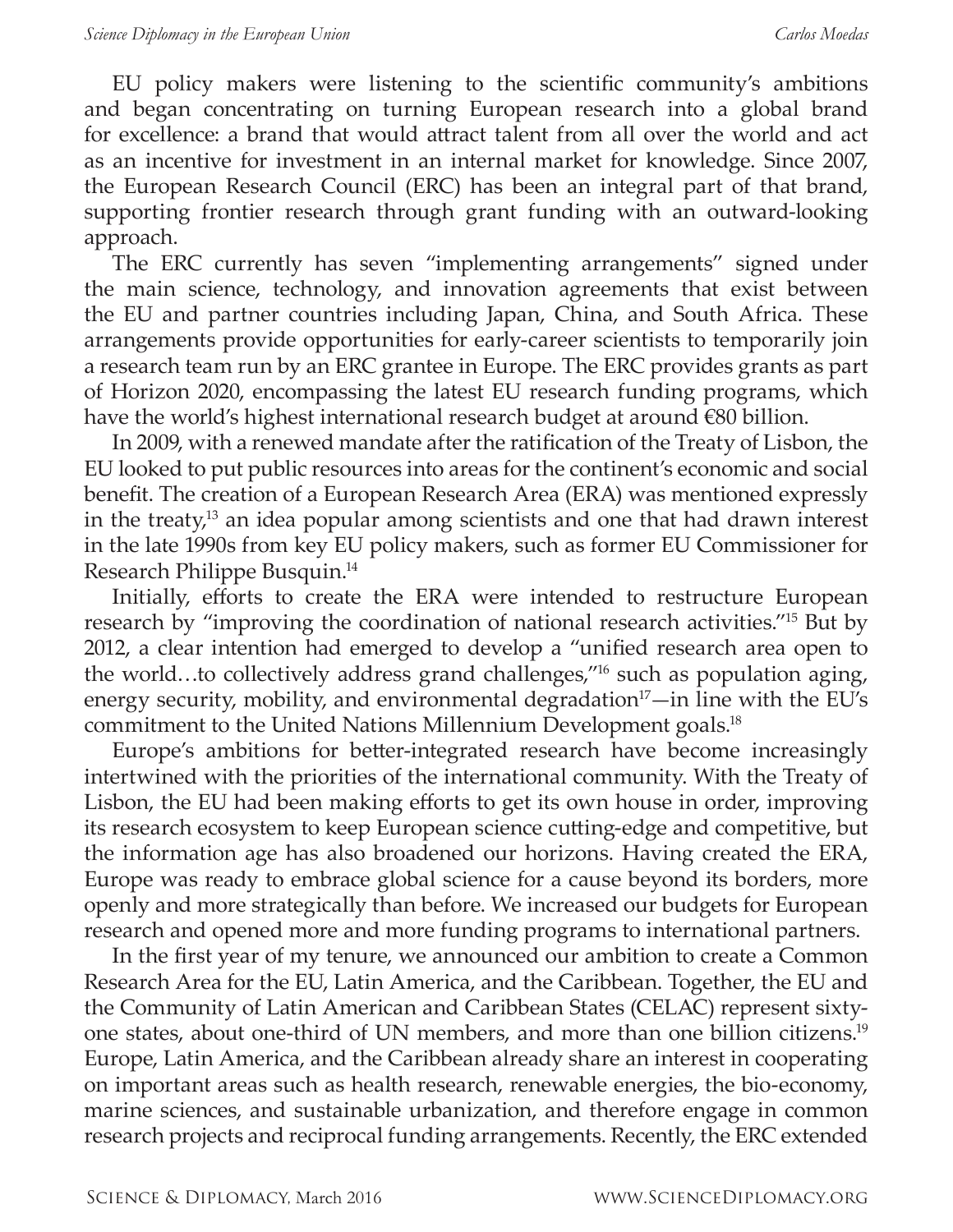its researcher-mobility agreements to Mexico and Argentina. The EU-CELAC Common Research Area could be further developed in many ways—for example, by extending the Galway agreement on transatlantic marine research in the North Atlantic to the South Atlantic. This would be the first step in achieving my goal of seeing Europe lead the creation of a Global Research Area.<sup>20</sup>

As commissioner, I am always on the lookout for new opportunities to further EU science diplomacy, with the purpose of ensuring that European values lead global scientific endeavor. The EU's Horizon 2020 funding, for example, has been open to the world from the start, but my department and I pushed in 2015 to include the Ukraine<sup>21</sup> and Tunisia associations<sup>22</sup> in 2015, because we believe participation in EU programs will encourage both countries to invest in their scientific communities, better positioning them to recover from conflict as well as to contribute diversity to future EU projects.

#### **Recent Examples of EU Science Diplomacy Initiatives**

#### *Climate Change*

As the EU became more involved in international climate negotiations from Kyoto to Paris—and European scientists contributed to organizations such as the Intergovernmental Panel on Climate Change to more deeply understand the problem and how to solve it—EU science diplomacy evolved beyond science for continental strength to science for global hope.

The economic opportunity in providing renewable energy is clear, but European values dictate that the EU represent more than its own interests. As the EU's executive body, the European Commission is committed to using "effective multilateralism<sup>"23</sup> with strategic partners such as the UN, G7, and NATO in areas of common interest. Such areas include combating the proliferation of weapons of mass destruction.24 The Treaty of Lisbon gave the EU a single legal identity, succeeding the European Economic Community and inheriting all its rights and obligations, including with regard to international organizations such as the UN. The treaty states,

*The Union's action on the international scene shall be guided by the principles which have inspired its own creation, development and enlargement, and which it seeks to advance in the wider world: democracy, the rule of law, the universality and indivisibility of human rights and fundamental freedoms, respect for human dignity, the principles of equality and solidarity, and respect for the principles of the United Nations Charter and international law.* 

*The Union shall seek to develop relations and build partnerships with third countries, and international, regional or global organisations which share [EU*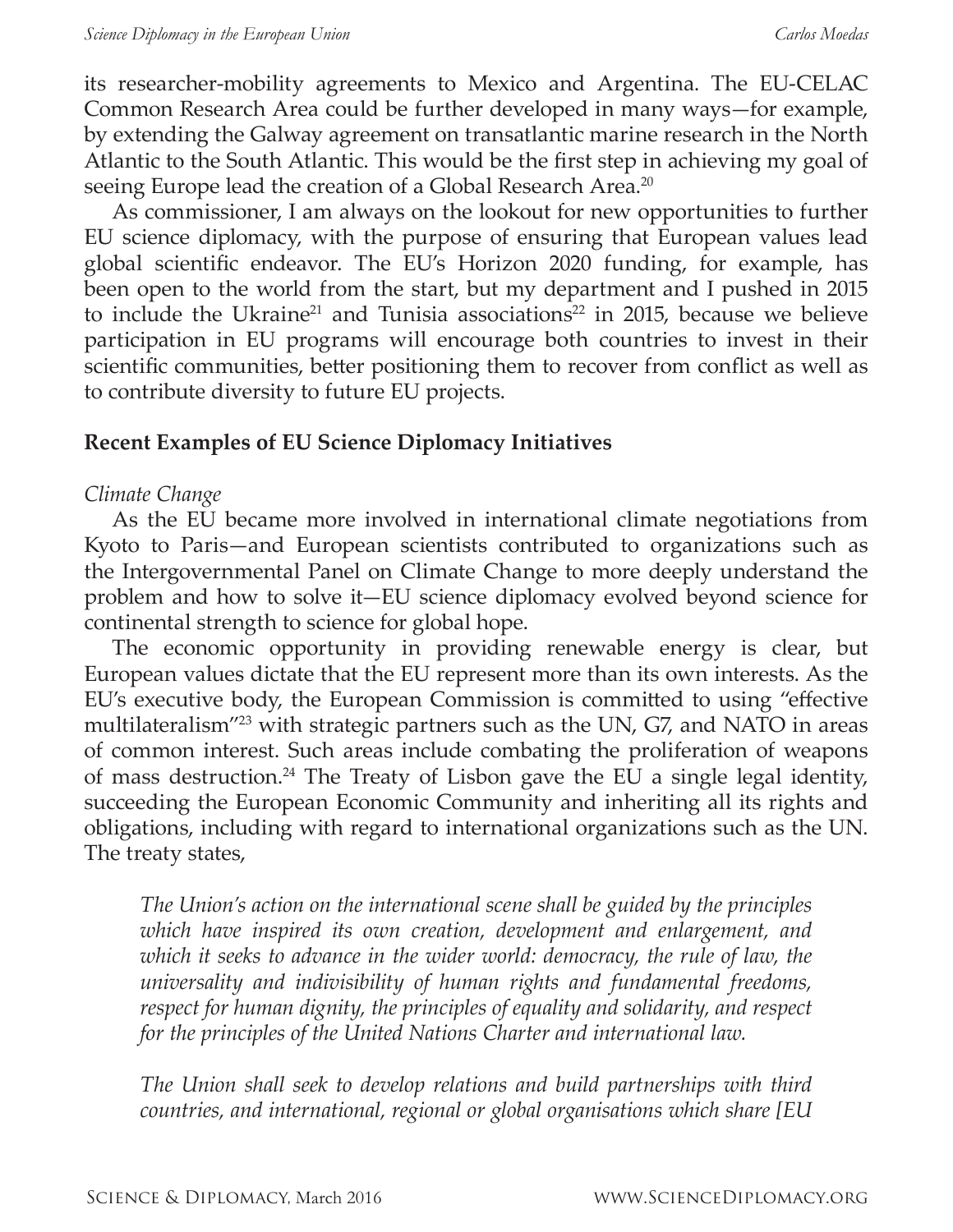*principles]. It shall promote multilateral solutions to common problems, in particular in the framework of the United Nations.*<sup>25</sup>

Efforts to mitigate the negative effects of climate change offer opportunities for effective multilateralism, given that these effects are not constrained by national borders, the solutions cannot be provided by any one country, and the long-term socioeconomic consequences will hit the most vulnerable first. Therefore, as a community of nations rich in technological and knowledge resources, the EU uses research to address the negative effects of climate change as part of its "collective responsibility"26 to its global partners, and not only as an investment in economic leadership.

My goal is for the EU to expand beyond climate science for climate policy to climate science for peace and security. This same objective was emphasized by President Juncker in his State of the Union address on September 9, 2015:

*In some parts of the world, climate change is changing the sources of conflict the control over a dam or a lake can be more strategic than an oil refinery. Climate change is even one [of] the root causes of a new migration phenomenon. Climate refugees will become a new challenge—if we do not act swiftly.*<sup>27</sup>

In the future, I am sure the EU will increasingly call upon interdisciplinary research, the social sciences in particular, as well as independent science advice, to inform science diplomacy for peace and stability in the realm of international cooperation to address climate change and its environmental and social effects. This is just one of the reasons I have made *open science* and *open to the world* two of the defining priorities of my mandate.

#### *Infectious Diseases*

As national borders are increasingly blurred by trade, communication, and travel—and as we delve deeper into the complexities of global challenges—the EU finds itself experiencing spillover opportunities for international research cooperation in areas of public health. With every crisis comes lessons learned and, as a result, often deeper commitments to work with international partners.

The EU extended its effective multilateralism and collective-responsibility approach during the recent Ebola epidemic. Although Europeans remained mainly unaffected—other than a small number of mainly volunteers who had traveled to affected regions in West Africa—the scale of the human tragedy caused by the outbreak required immediate mobilization by the European research community. Such mobilization was, of course, always done in close cooperation with researchers from the affected countries and worldwide, with the goal of finding a vaccine and potential treatments.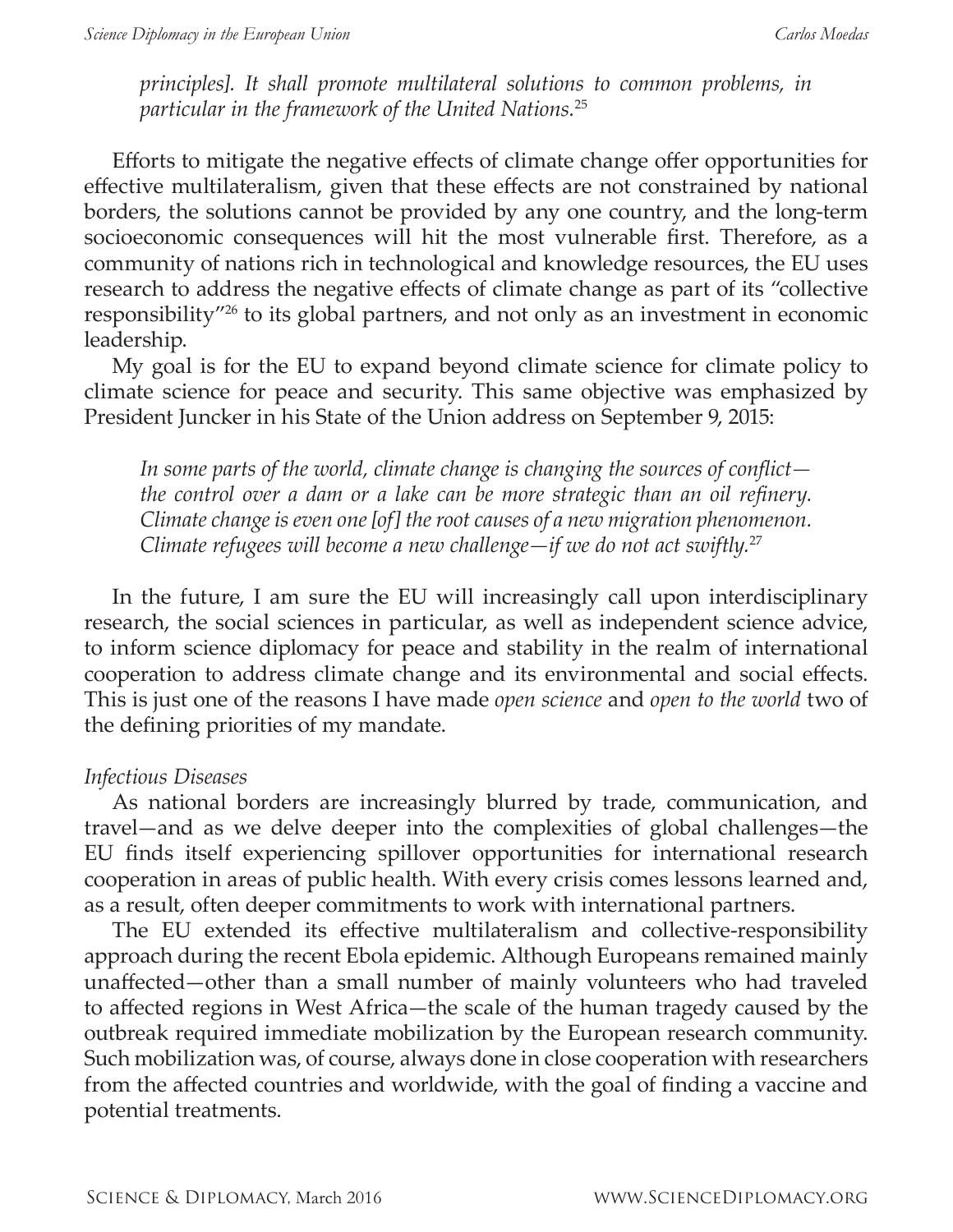During the first months of the Juncker Commission, the EU was quick to mobilize almost €140 million in funding for urgent Ebola research, leveraging an additional  $\epsilon$ 100 million from the European pharmaceutical industry.<sup>28</sup> This permitted the swift launch of thirteen EU-funded projects, with the EU helping not only to develop all three of the most promising Ebola vaccine candidates, while supporting large-scale vaccine manufacturing, but also working towards basic research, diagnostics, and response preparedness. Together, the EU, the wider scientific community, and civil society have also begun to address sociocultural factors such as the stigmatization of Ebola orphans.29

The Ebola outbreak taught the world, the hard way, that lives are lost if the international political and scientific communities are not continually ready and coordinated in responding to new and reemerging infectious diseases. The tragedy not only gave fresh impetus to the European Commission's initiative for a Global Research Collaboration for Infectious Disease Preparedness (GloPID-R), it also prompted me to instruct my department, the Directorate-General for Research & Innovation, to mobilize  $\epsilon$ 10 million for urgently needed research on the Zika virus in January 2016, in response to the upsurge in cases of severe congenital brain malformations across Latin America and their suspected link to the virus.<sup>30</sup>

### **Conclusion**

Science diplomacy played an important role in postwar Europe, renewing the bonds of the continent's scientific community and rebuilding Europe's leadership in scientific excellence and economic competitiveness. When we consider Europe's long-established history of international scientific cooperation—and the values and commitment to scientific endeavor enshrined in the EU's guiding treaties—we further understand that the EU views itself as representing the interests of its own peoples while also honoring an open commitment to the peoples of the world.

*[The Union] shall promote scientific and technological advance […] It shall contribute to peace, security, the sustainable development of the Earth, solidarity and mutual respect among peoples…<sup>31</sup>*

For today's EU, European research is an important resource for exercising its *collective responsibility* in a spirit of international solidarity, as part of its efforts to work with international partners to solve common and complex global challenges. EU science diplomacy is therefore becoming an increasingly visible part of the union's foreign policy, one taken into account more often and with deeper commitment than ever before.

As part of my own commitment to make European research *open to the world*, I will continue to develop EU science diplomacy at every opportunity, engaging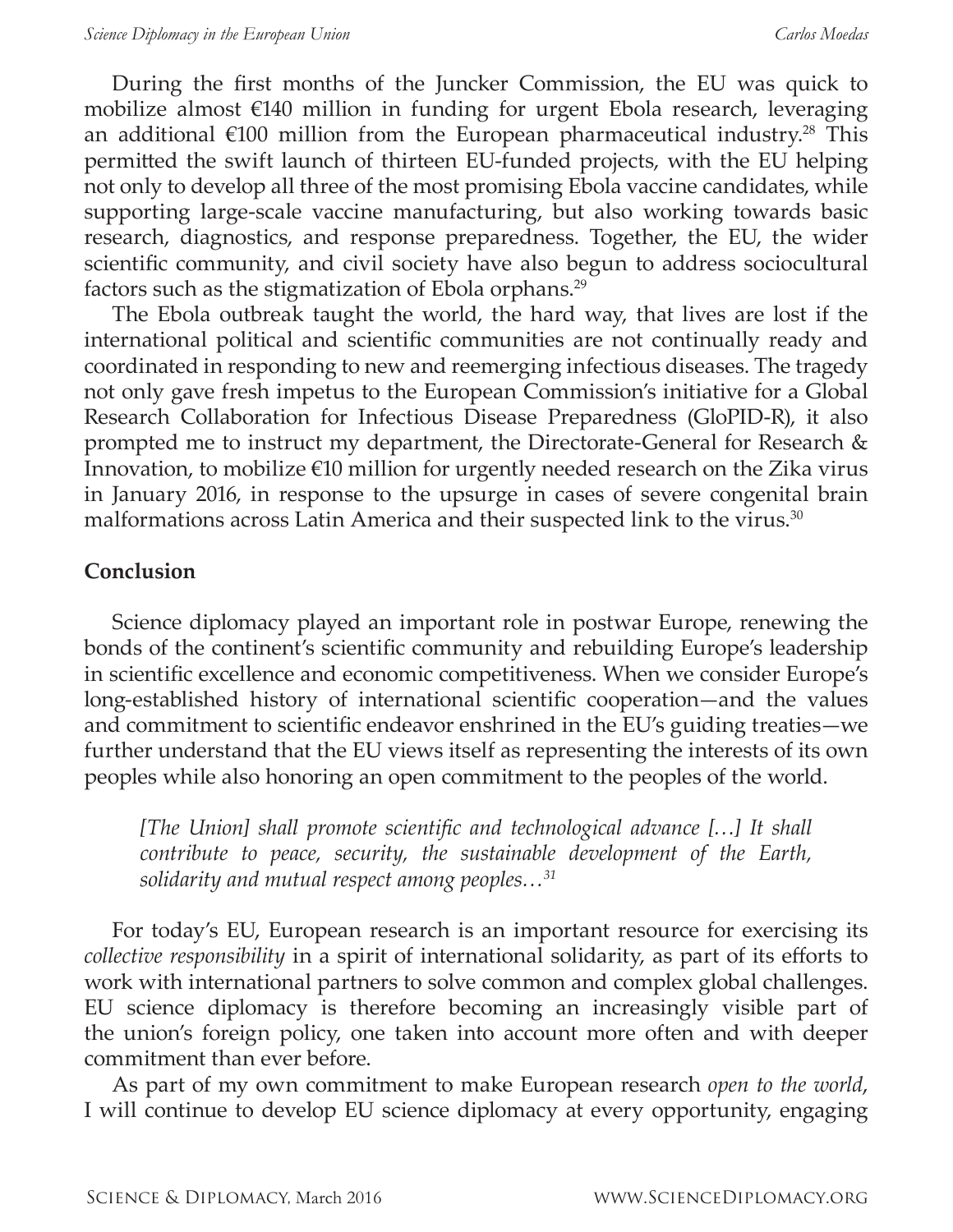with new countries and ensuring that science in Europe contributes as much to peace as it does to prosperity. **SD**

#### **Endnotes**

- 1. A New Start for Europe: My Agenda for Jobs, Growth, Fairness and Democratic Change: Political Guidelines for the next European Commission," Jean-Claude Juncker (Strasbourg: July 15, 2016) http://ec.europa.eu/priorities/sites/betapolitical/files/juncker-political-guidelines\_en.pdf.
- 2. "A Stronger Global Actor," European Commission, http://ec.europa.eu/priorities/global-actor/index\_en.htm.
- 3. "History of Europe in Space," European Space Agency, http://www.esa.int/About\_Us/Welcome\_to\_ESA/ESA\_history/ History of Europe in space.
- 4. "The History of CERN," CERN, http://timeline.web.cern.ch/timelines/The-history-of-CERN.
- 5. "The European Organization for Nuclear Research Is Born," CERN, http://timeline.web.cern.ch/events/the-europeanorganization-for-nuclear-research-is-born.
- 6. Zeeya Merali, "Physics: The Large Human Collider," *Nature* 464 (March 24, 2010): 482–84, http://www.nature.com/ news/2010/100324/full/464482a.html.
- 7. "Large Hadron Collider: Thirteen Ways to Change the World," *Telegraph*, September 16, 2008, http://www.telegraph. co.uk/news/science/large-hadron-collider/3351899/Large-Hadron-Collider-thirteen-ways-to-change-the-world.html.
- 8. European Commission, "EU and Middle-East Building Bridges through Science Diplomacy," press release, April 13, 2015, http://ec.europa.eu/research/index.cfm?pg=newsalert&year=2015&na=na-130415.
- 9. "The ESRO Convention and 'Juste Retour,'" European Space Agency, June 14, 2014, http://www.esa.int/About\_Us/ Welcome\_to\_ESA/ESA\_history/The\_ESRO\_Convention\_and\_juste\_retour.
- 10. September 19, 2014, http://www.esa.int/Our\_Activities/Navigation/China\_to\_join\_effort\_developing\_post-2020\_ aircraft\_satnav\_standards.
- 11. Joan Johnson-Freese, "U.S.-China: Civil Space Dialogue," *The Diplomat*, August 7, 2015, http://thediplomat. com/2015/08/us-china-a-civil-space-dialogue.
- 12. "Cooperative Projects in Chile," European Southern Observatory, http://www.eso.org/public/outreach/partnerships/ chile.
- 13. "Treaty of Lisbon [December 13, 2007]," EUR-Lex, http://eur-lex.europa.eu/legal-content/EN/ TXT/?uri=CELEX%3A12007L%2FTXT.
- 14. Gary Finnegan, "The 'Perfect Storm' to Create ERA—How an Idea Became a Policy Priority in Just Six Months," Horizon (European Commission), January 9, 2015, http://horizon-magazine.eu/article/perfect-storm-create-era-how-ideabecame-policy-priority-just-six-months\_en.html.
- 15. Towards a European Research Area (ERA), http://eur-lex.europa.eu/legal-content/EN/TXT/?uri=uriserv:i23010
- 16. "A Reinforced European Research Area Partnership for Excellence and Growth," EUR-Lex, http://eur-lex.europa.eu/ legal-content/EN/TXT/?uri=CELEX:52012DC0392.
- 17. "The European Research Area (ERA): New Perspectives," EUR-Lex, http://eur-lex.europa.eu/legal-content/EN/ TXT/?uri=uriserv:i23037.
- 18. *EU Contribution to the Millennium Development Goals: Key Results from European Commission Programmes* (Luxembourg: European Commission, 2013), http://ec.europa.eu/europeaid/documents/mdg-brochure-2013\_en.pdf.
- 19. Carlos Moedas, "The Journey towards a Common Research Area for the EU, Latin America and the Caribbean," speech, European Commission, June 8, 2015, https://ec.europa.eu/commission/2014-2019/moedas/announcements/journeytowards-common-research-area-eu-latin-america-and-caribbean\_en.
- 20. Carlos Moedas, "European Research and Innovation for Global Challenges," speech, December 4, 2015, European Commission, https://ec.europa.eu/commission/2014-2019/moedas/announcements/european-research-andinnovation-global-challenges\_en.
- 21. European Commission, "Ukraine Joins Horizon 2020 to Work with EU in Science and Research," press release, March 20, 2015, http://europa.eu/rapid/press-release\_IP-15-4640\_en.htm.
- 22. European Commission, "Tunisia Joins Horizon 2020, the EU's Research and Innovation Programme," December 1, 2015, http://ec.europa.eu/research/index.cfm?pg=newsalert&year=2015&na=na-011215.
- 23. "The EU's Relations with the United Nations," European Union, http://eeas.europa.eu/organisations/un/index\_en.htm.
- 24. "Weapons of Mass Destruction: Combating Proliferation," EUR-Lex, http://eur-lex.europa.eu/legal-content/EN/ TXT/?uri=URISERV%3Al33234.